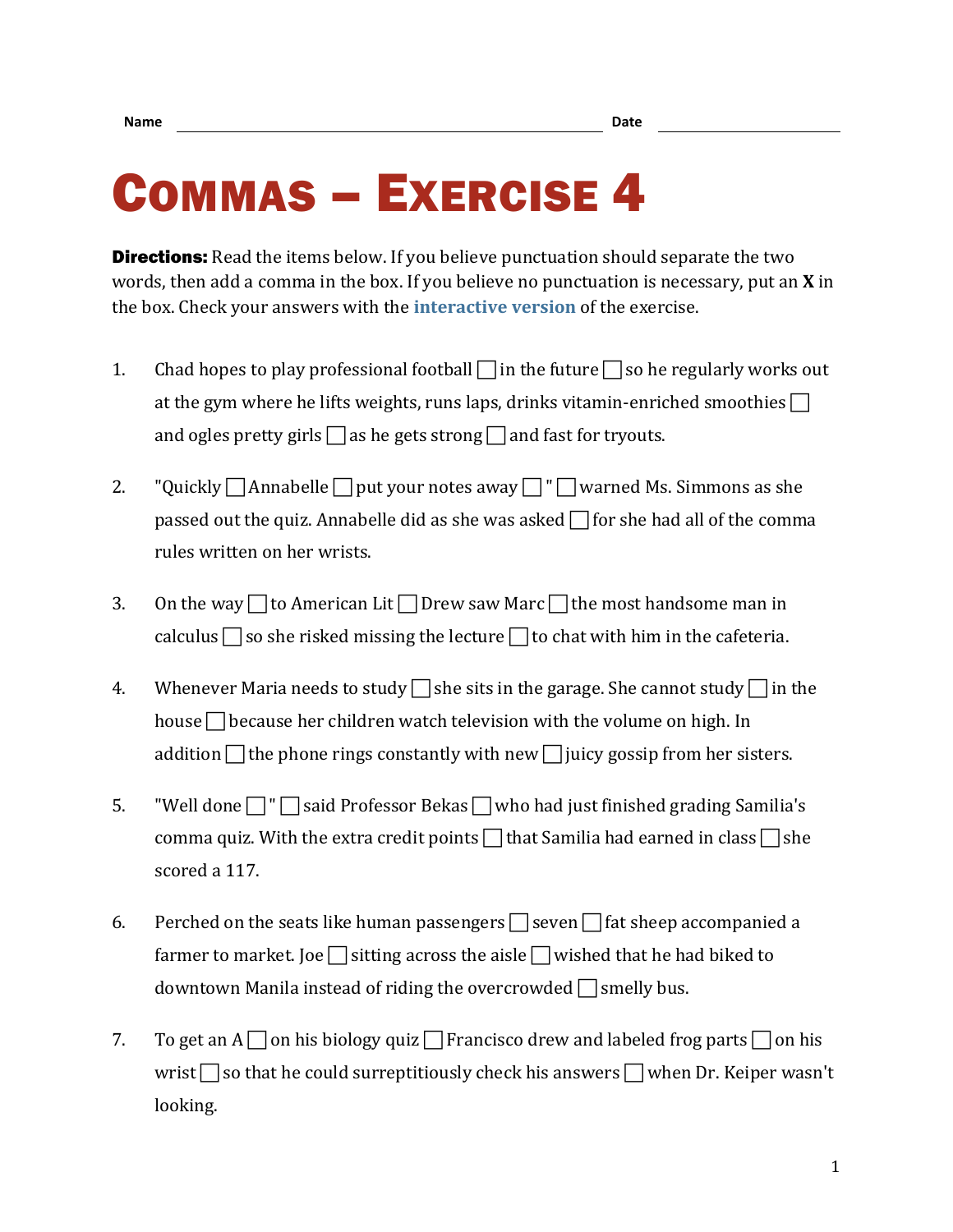- 8. Because Sarah has chemistry at the other end of campus  $\Box$  she must run  $\Box$  to her 10 a.m. class  $\Box$  ignoring all of her friends  $\Box$  who try to greet her  $\Box$  on the way.
- 9. My friend Harry  $\Box$  who lives alone  $\Box$  only goes food shopping  $\Box$  if a hurricane is about to hit the area  $\Box$  or if he's down to using dish soap  $\Box$  as shampoo.
- 10. Whenever Maria is housecleaning  $\Box$  she tunes the radio to her favorite salsa station  $\Box$  sings  $\Box$  and dances  $\Box$  while she dusts  $\Box$  and vacuums.
- 11. Laverne knows  $\Box$  that she is in big trouble  $\Box$  because she has turned in neither of her essays for Mr. Beane  $\Box$  who has no patience for late work  $\Box$  excuses  $\Box$  or apologies.
- 12. To get on Mrs. Markham's good side  $\Box$  Jason brought his teacher her favorite dish  $\Box$ delicious  $\Box$  chocolate-broccoli muffins  $\Box$  with green  $\Box$  cream cheese frosting.
- 13. On a dare  $\Box$  Michael spent the night  $\Box$  in the Finklestein's abandoned house  $\Box$ which has inspired stories of ghosts  $\Box$  who will suck out a person's eyes  $\Box$  and eat them like grapes.
- 14. Oreo  $\Box$  my black and white basenji puppy  $\Box$  loves to chase the cat  $\Box$  around the house  $\Box$  and lick dry the legs of anyone  $\Box$  stepping out of the shower.
- 15. Because Gloria is such a picky housekeeper  $\Box$  she inspects any dishwashing that her roommate  $\Box$  Delores does  $\Box$  checking, for example  $\Box$  that all the lipstick has been removed from the rims of cups  $\Box$  and glasses.
- 16. Ignoring his burning tongue and fingers  $\Box$  Frankie sipped the steaming  $\Box$  sugarloaded coffee  $\Box$  as he tried to warm up  $\Box$  after four hours of snow skiing  $\Box$  in subzero weather.
- 17. Dustin loves internet auctions  $\Box$  so he spends hours on eBay  $\Box$  where he bids on comic books  $\Box$  antique milk bottles  $\Box$  and unicorn figurines  $\Box$  to add to his collections.